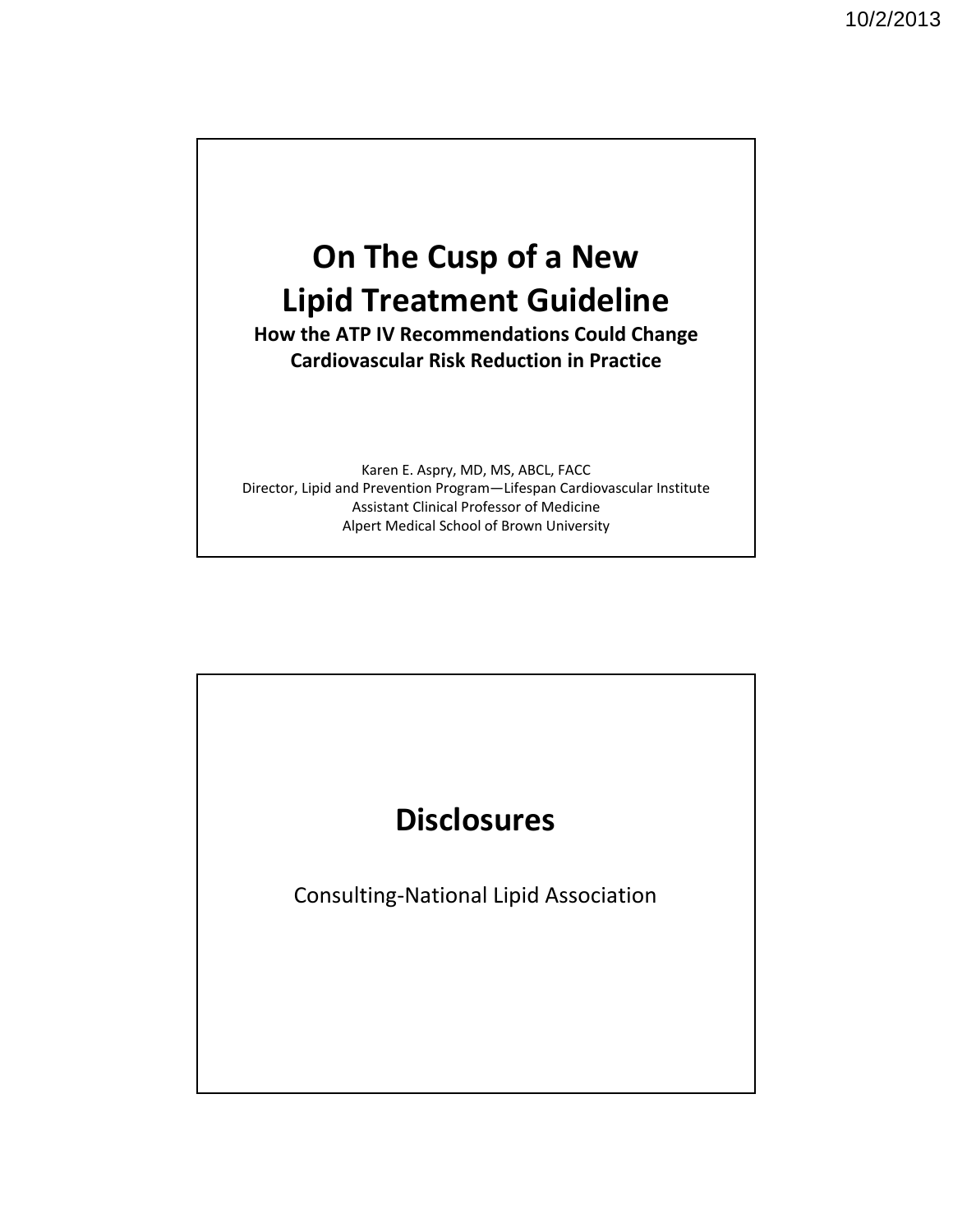|                                                                                   |                                                                                                                                                                      |                                                                                                                                                                                                 |                                                                                                                                                                                                                                              | <b>Evolution of the Lipid Treatment Guidelines</b>                                                                      |
|-----------------------------------------------------------------------------------|----------------------------------------------------------------------------------------------------------------------------------------------------------------------|-------------------------------------------------------------------------------------------------------------------------------------------------------------------------------------------------|----------------------------------------------------------------------------------------------------------------------------------------------------------------------------------------------------------------------------------------------|-------------------------------------------------------------------------------------------------------------------------|
| <b>Framingham Study</b><br><b>MRFIT Study</b>                                     |                                                                                                                                                                      | <b>ARIC Study</b><br><b>AMORIS Study</b>                                                                                                                                                        | <b>Framingham Offspring Study</b><br><b>MESA Study</b>                                                                                                                                                                                       |                                                                                                                         |
| <b>Pre-Statin</b><br><b>Trials</b><br><b>CDP</b><br><b>LRC-CPPT</b><br><b>HHS</b> | Angiographic<br><b>Trials</b><br><b>CLAS</b><br><b>FATS</b><br><b>STARS</b><br><b>MARS</b><br><b>SCOR</b><br>Ornish<br><b>REGRESS</b><br><b>HARP</b><br><b>POSCH</b> | <b>Major</b><br><b>Statin Trials</b><br><b>4S</b><br><b>CARF</b><br><b>LIPID</b><br><b>WOSCOPS</b><br><b>AF/TexCAPS</b><br><b>Fibrate Trials</b><br><b>VAHIT</b><br><b>DIAS</b><br><b>FIELD</b> | <b>Statin Trials in Lower Risk</b><br>Subjects,<br>or for Intensive Lipid Lowering,<br>or for Residual Dyslipidemia<br><b>HPS</b><br><b>PROSPER</b><br><b>ASCOT-LLA</b><br><b>ALLHAT-LLT</b><br><b>REVERSAL</b><br><b>PROVE-IT</b><br>A to Z | <b>TNT</b><br><b>IDEAL</b><br><b>SEARCH</b><br><b>JUPITER</b><br><b>ACCORD</b><br><b>AIM-HIGH</b><br><b>HPS2-THRIVE</b> |
|                                                                                   |                                                                                                                                                                      |                                                                                                                                                                                                 |                                                                                                                                                                                                                                              |                                                                                                                         |
| <b>NCEP ATP I</b><br>1988                                                         | <b>NCEP ATP II</b><br>1993                                                                                                                                           | <b>NCEP ATP III</b><br>2001                                                                                                                                                                     | <b>ATP III Update</b><br>2004                                                                                                                                                                                                                | <b>ACC/AHA ATP IV</b><br>(PENDING)                                                                                      |
|                                                                                   |                                                                                                                                                                      |                                                                                                                                                                                                 | <b>More Intensive Treatment Recommendations</b>                                                                                                                                                                                              |                                                                                                                         |

|                                             | <b>Classification of Lipid Levels Per ATP III</b><br>ATP III Classification of LDL, Total, and HDL Cholesterol (mg/dL) |
|---------------------------------------------|------------------------------------------------------------------------------------------------------------------------|
| LDL Cholesterol - Primary Target of Therapy |                                                                                                                        |
| < 100                                       | Optimal                                                                                                                |
| 100-129                                     | Near optimal/above optimal                                                                                             |
| 130-159                                     | Borderline high                                                                                                        |
| 160-189                                     | High                                                                                                                   |
| >190                                        | Very high                                                                                                              |
| <b>Total Cholesterol</b>                    |                                                                                                                        |
| < 200                                       | Desirable                                                                                                              |
| 200-239                                     | Borderline high                                                                                                        |
| >240                                        | High                                                                                                                   |
| <b>HDL Cholesterol</b>                      |                                                                                                                        |
| $<$ 40                                      | 10W                                                                                                                    |
| >60                                         | High                                                                                                                   |
|                                             | JAMA 2001;285:2486-97.                                                                                                 |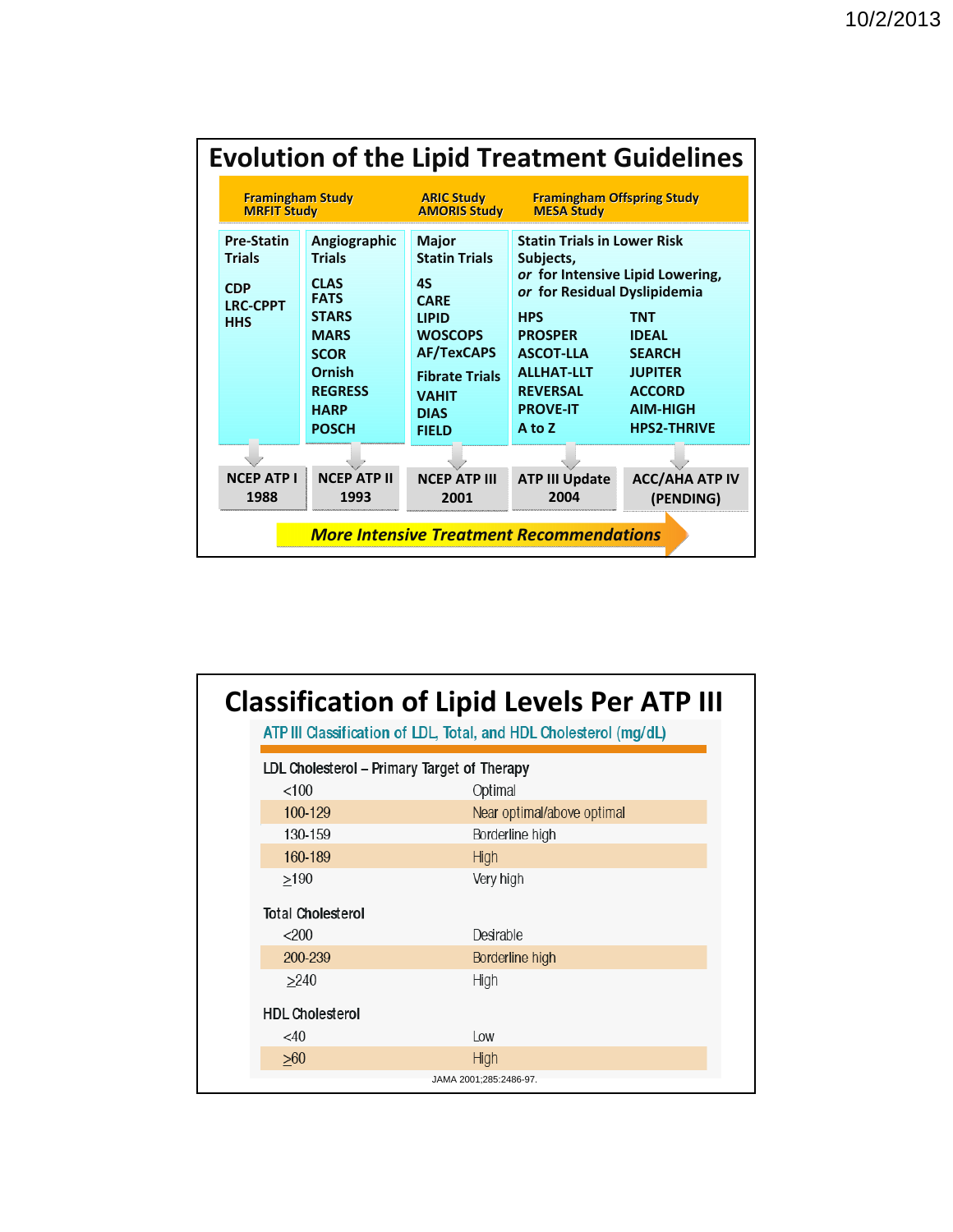#### **Anticipated Lipid Classification Changes In ATP IV**

- **Reduction in the number of sub‐categories**
- **Removal of misleading descriptions**
- **? New cutoffs for "Optimal" LDL**
	- **? <100 mg/dl for primary prevention**
	- **? <70 mg/dl for secondary prevention**

Martin, Seth et al. Amer Jour Cardiol 2012;110:307-13.

|                                    | <b>Third Report of the Expert Panel On</b> | NATIONAL CHOLESTEROL EDUCATION PROGRAM<br>Detection, Evaluation and Treatment of High Blood Cholesterol in Adults                                                                                           |
|------------------------------------|--------------------------------------------|-------------------------------------------------------------------------------------------------------------------------------------------------------------------------------------------------------------|
| <b>Risk score results for CHD:</b> |                                            |                                                                                                                                                                                                             |
| Age:                               | 55                                         |                                                                                                                                                                                                             |
| Gender:                            | female                                     | The ATP III Risk Calculator Assesses                                                                                                                                                                        |
| Total Cholesterol:                 | 220 mg/dL                                  | 10 Yr Risk of Fatal or Non-Fatal MI Only                                                                                                                                                                    |
| HDL Cholesterol:                   | 45 mg/dL                                   | A woman age 55 who smokes, has                                                                                                                                                                              |
| Smoker:                            | Yes                                        | elevated BP, elevated total cholesterol,                                                                                                                                                                    |
| Systolic Blood Pressure: 160 mm/Hg |                                            | and low HDL-C, is classified as 'low risk'<br>for a 'hard' CHD event                                                                                                                                        |
| On medication for HBP:             | No                                         |                                                                                                                                                                                                             |
| Risk Score*                        | 9%                                         |                                                                                                                                                                                                             |
|                                    | based one.                                 | * The risk score shown was derived on the basis of an equation. Other NCEP materials, such as ATP<br>III print products, use a point-based system to calculate a risk score that approximates the equation- |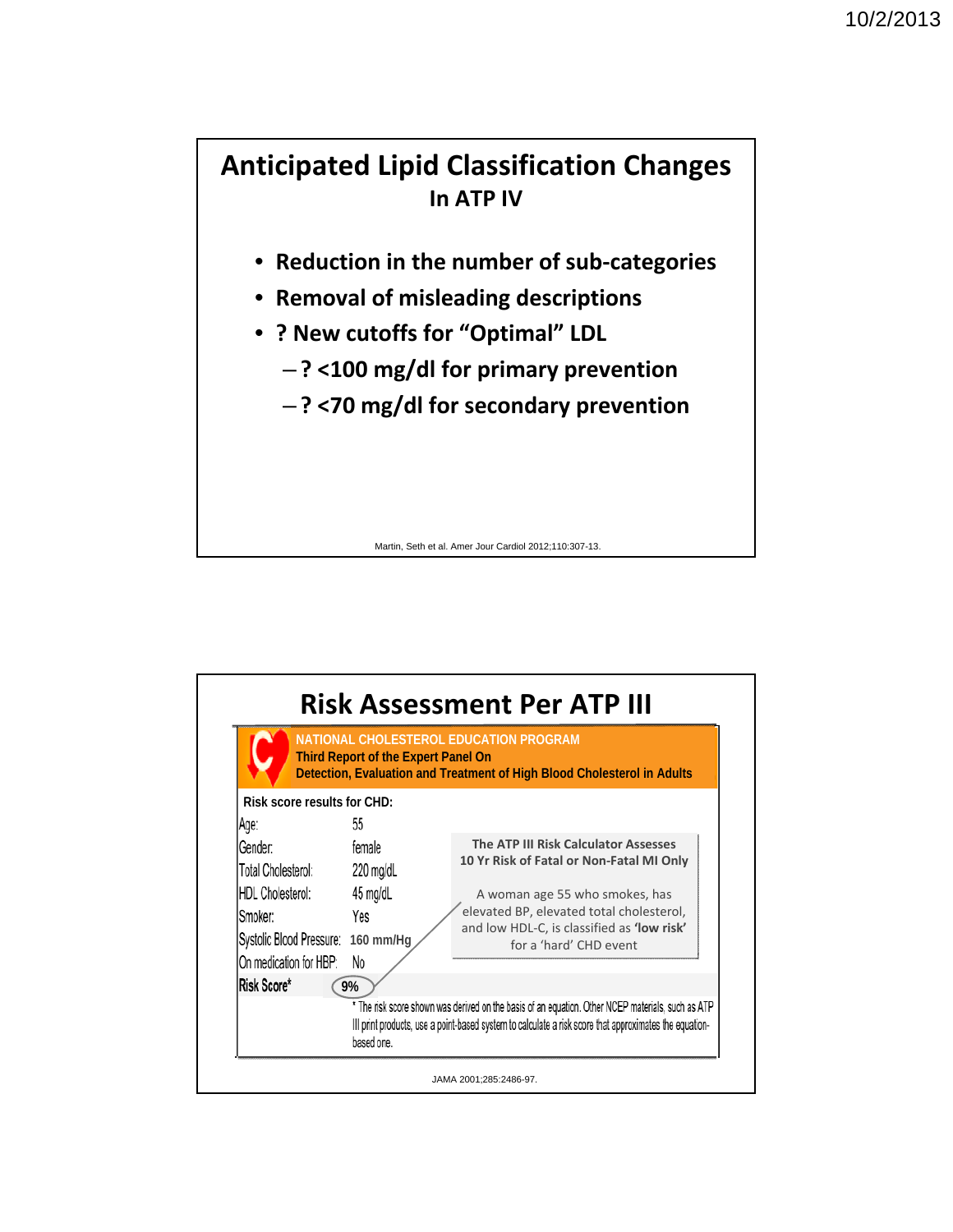

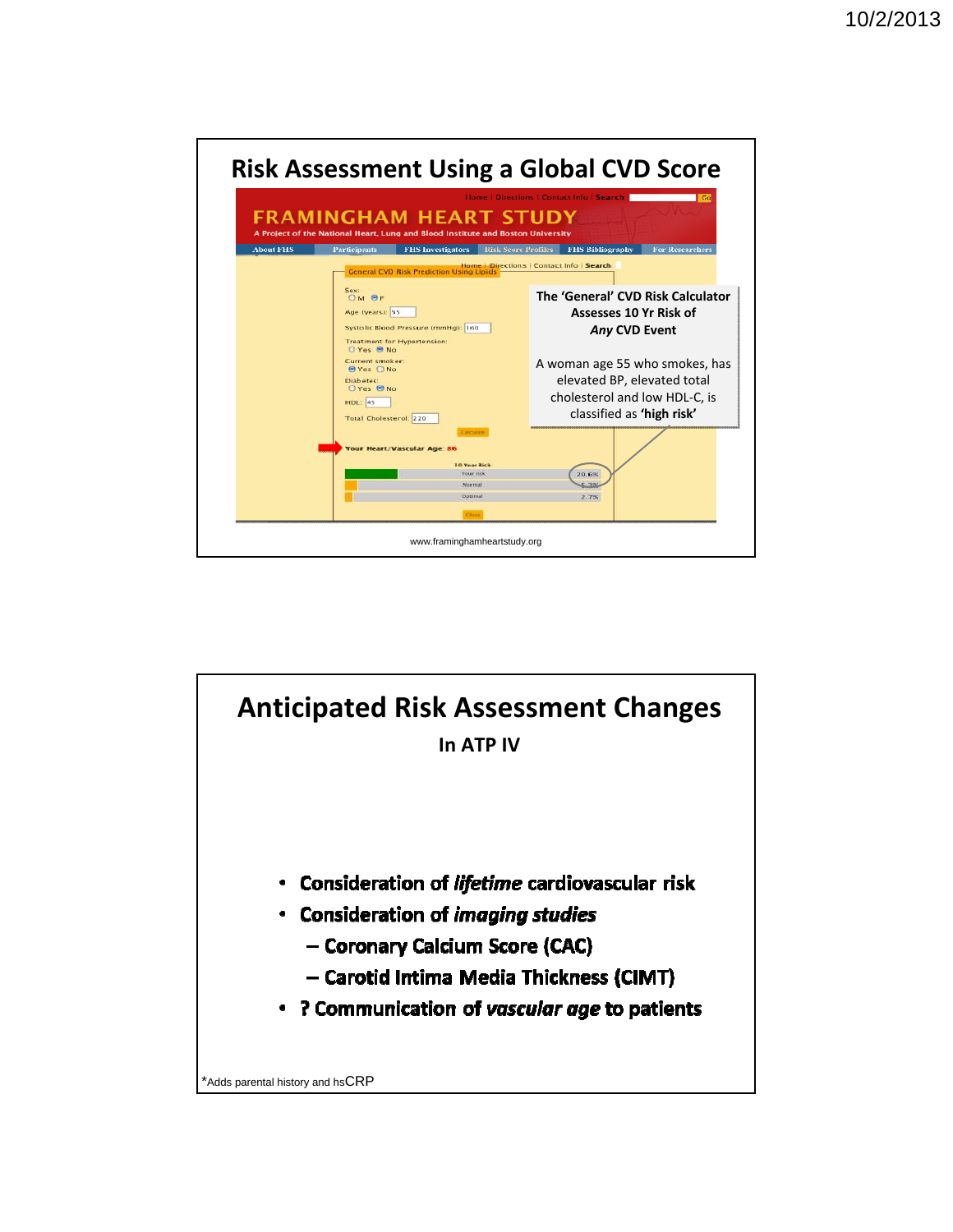|                                                       |                                   | Lipid Treatment Algorithm Per ATP III                                                   |                                                                                                                  |
|-------------------------------------------------------|-----------------------------------|-----------------------------------------------------------------------------------------|------------------------------------------------------------------------------------------------------------------|
| and Drug Therapy in Different Risk Categories         |                                   |                                                                                         | LDL Cholesterol Goals and Cut-Points for Therapeutic Life Style Changes                                          |
| <b>Risk Category</b>                                  | <b>LDL Goals</b>                  | <b>LDL Level at Which</b><br><b>To Initiate Therapeutic</b><br><b>Lifestyle Changes</b> | <b>LDL Level at Which</b><br><b>To Consider Drug Therapy</b>                                                     |
| CHD or CHD Risk Equivalents<br>$(10$ -year risk >20%) | $<$ 100 mg/dL<br>< 70 Optional**  | $\geq$ 100 mg/dL                                                                        | $\geq$ 130 mg/dL<br>(100-129 mg/dL: drug optional)*                                                              |
| 2+ Risk Factors<br>$(10$ -year risk $\leq$ 20%)       | $<$ 130 mg/dL<br>< 100 Optional** | $\geq$ 130 mg/dL                                                                        | 10-year risk 10-20%:<br>100-129 mg/dl:<br>$>130$ mg/dL<br>drug optional **<br>10-year risk <10%:<br>$>160$ mg/dL |
| 0-1 Risk Factor <sup>†</sup>                          | $<$ 160 mg/dL                     | $\geq$ 160 mg/dL                                                                        | ≥190 mg/dL<br>(160-189 mg/dL: LDL-lowering<br>drug optional)                                                     |
| JAMA 2001;285:2486-97.                                |                                   | ** Changes made in the ATP III 2004 Update: Circulation 2004; 110:227-239.              |                                                                                                                  |

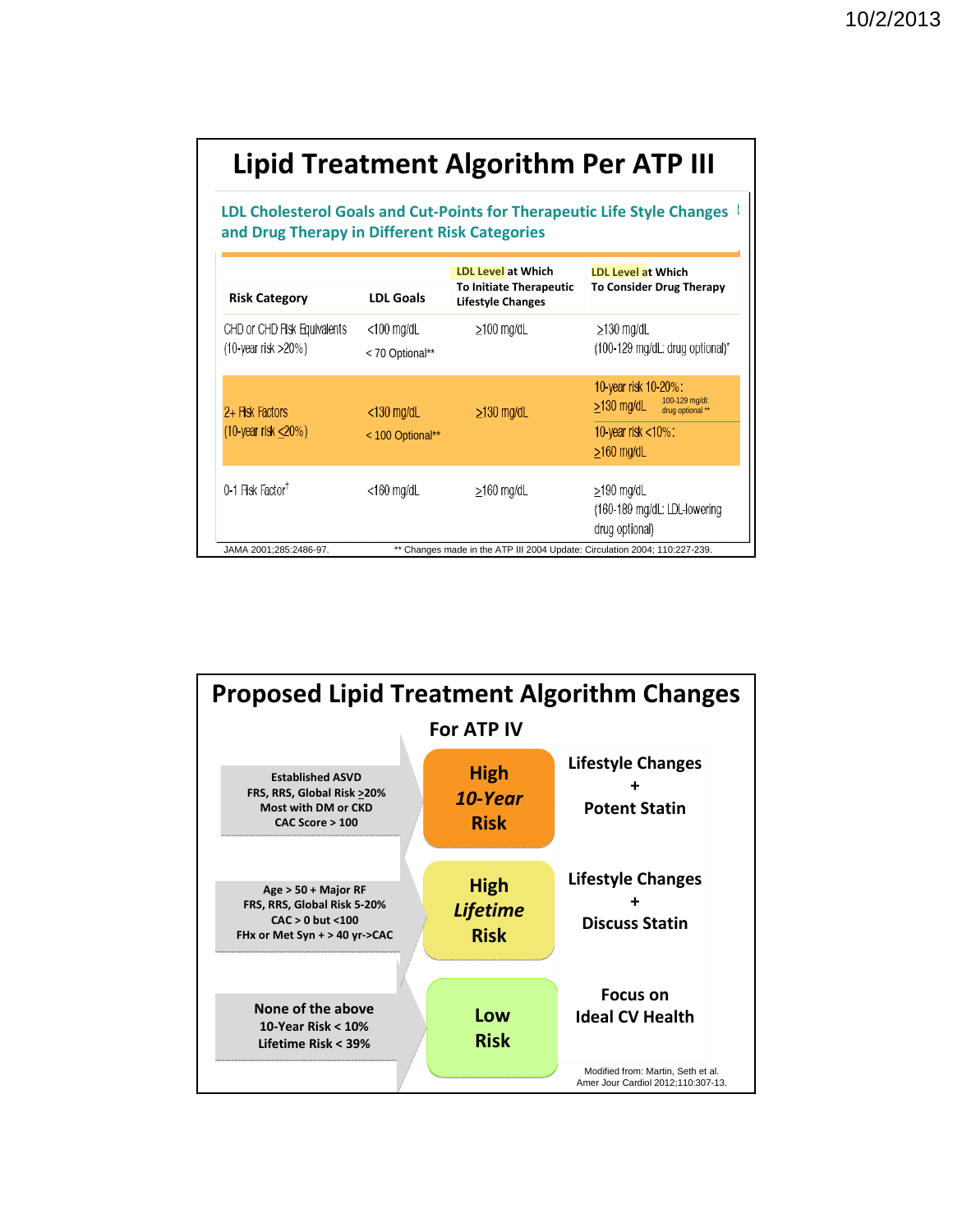|                                                            |                                             | Comparison of LDL Cholesterol and Non-HDL Cholesterol Goals for Three Risk Categories |
|------------------------------------------------------------|---------------------------------------------|---------------------------------------------------------------------------------------|
| <b>Risk Category</b>                                       | <b>Primary Target</b><br>LDL-C Goal (mg/dl) | <b>Secondary Target</b><br>Non-HDL-C Goal (mg/dl)                                     |
| CHD and CHD Risk Equivalent<br>(10-year risk for CHD >20%) | $<$ 100<br>< 70 Optional**                  | <130<br>< 100 Optional**                                                              |
| Multiple (2+) Fisk Factors and<br>10-year risk <20%        | < 130<br>< 100 Optional**                   | < 160                                                                                 |
| 0-1 Pisk Factor                                            | <160                                        | $<$ 190                                                                               |

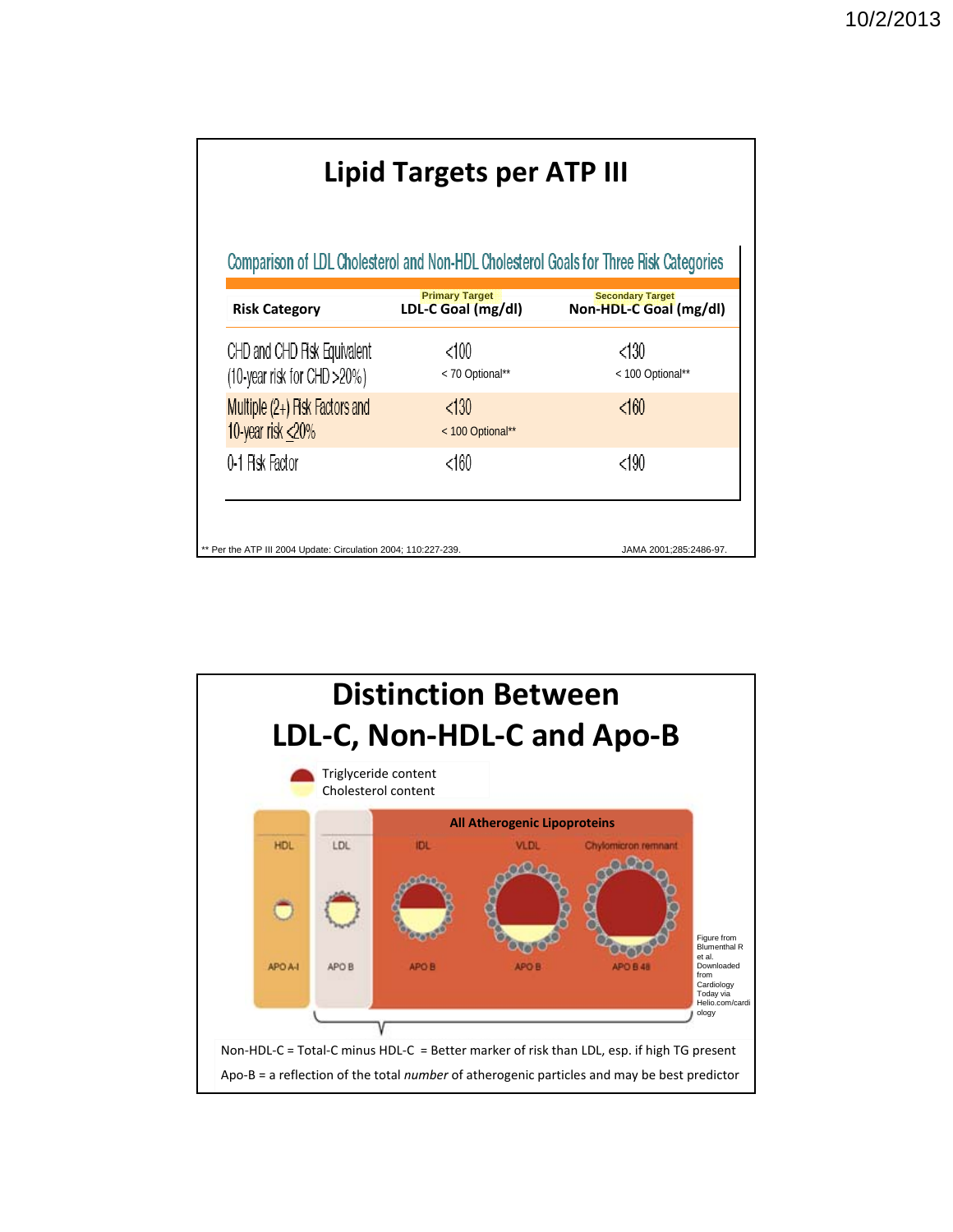### **Proposed Lipid Target Changes In ATP IV**

• **LDL‐C**

- **Consider a single LDL target if drug treated**
- **Consider one LDL target for primary prevention and one for secondary prevention**
- **Abolish LDL targets**
- **Non‐HDL‐C** 
	- **Consider as a primary target in all with high TG**
	- **Consider as an alternative primary target in all**
- **Apo‐B**

– **Consider as a target in all with CHD, DM or high TG** 

Martin, Seth et al. Amer Jour Cardiol 2012;110:30. Haymard, R and Krumholz, H Circulation Cardiovas Qual Outcomes 2012;5:2-5.

|                                                               | <b>Drugs Affecting Lipoprotein Metabolism</b>                                                                                                                                           |                                       |                                                                                |                                                                                               |                                                                                                                              |
|---------------------------------------------------------------|-----------------------------------------------------------------------------------------------------------------------------------------------------------------------------------------|---------------------------------------|--------------------------------------------------------------------------------|-----------------------------------------------------------------------------------------------|------------------------------------------------------------------------------------------------------------------------------|
| <b>Drug Class</b>                                             | Agents and<br><b>Daily Doses</b>                                                                                                                                                        | Lipid/Lipoprotein<br><b>Effects</b>   |                                                                                | Side Effects                                                                                  | Contraindications                                                                                                            |
| <b>HMG CoA</b><br>Reductase<br><b>Inhibitors</b><br>(Statins) | Lovastatin (20-80 ma)<br>Pravastatin (20-40 mg)                                                                                                                                         | <b>LDL</b><br><b>HDL</b>              | 118-55%<br>15-15%                                                              | Myopathy<br>Increased liver<br>$---max$                                                       | Absolute:<br>· Active or chronic<br>liver disease                                                                            |
|                                                               | Simvastatin (20<br>Fluvastatin (20)<br>Atorvastatin (1)<br>Cerivastatin (0.                                                                                                             |                                       | " Start Statin or<br><b>Bile Acid Sequestrant</b><br>or Niacin."               |                                                                                               | Relative:<br>· Concomitant use of<br>certain drugs"                                                                          |
| <b>Bile Acid</b><br><b>Sequestrants</b>                       | Cholestyramine (4-16 g)<br>Colestipol (5-20 g)<br>Colesevelam (2.6-3.8 g)                                                                                                               | <b>IDL</b><br>HDL<br><b>TG</b>        | 115-30%<br>13-5%<br>No change<br>or increase                                   | Gastrointestinal<br>distress<br>Constipation<br>Decreased absorp-<br>tion of other drugs      | Absolute:<br>· dysbeta-<br>lipoproteinemia<br>· TG >400 mg/dL<br>Relative:<br>- TG > 200 mg/dL                               |
| <b>Nicotinic Acid</b>                                         | Immediate release<br>(crystalline) nicotinic acid<br>$(1.53gm]$ , extended<br>release nicotinic acid<br>(Niaspan <sup>®</sup> ) (1-2 a).<br>sustained release<br>nicotinic acid (1-2 g) | <b>IDL</b><br><b>HDL</b><br><b>TG</b> | $15 - 25%$<br>115-35%<br>120-50%                                               | Flushing<br>Hyperglycemia<br>Hyperuncemia<br>(or gout)<br>Upper GI distress<br>Hepatotoxicity | Ahsolute:<br>· Chronic liver disease<br>· Severe gout<br>Relative:<br>· Diabetes<br>· Hyperuncemia<br>· Peptic ulcer disease |
| <b>Fibric Acids</b>                                           | Gemfibrozil<br>(600 mg BID)<br>Fenofibrate (200 mg)<br>Clofibrate<br>$(1000 \text{ mg } BID)$                                                                                           | <b>IDL</b><br><b>HDL</b><br><b>TG</b> | 15-20%<br>Imay be increased in<br>patients with high TG)<br>110-20%<br>120-50% | Dyspepsia<br>Gallstones<br>Myopathy                                                           | Absolute:<br>· Severe renal disease<br>· Severe hepatic<br>disease                                                           |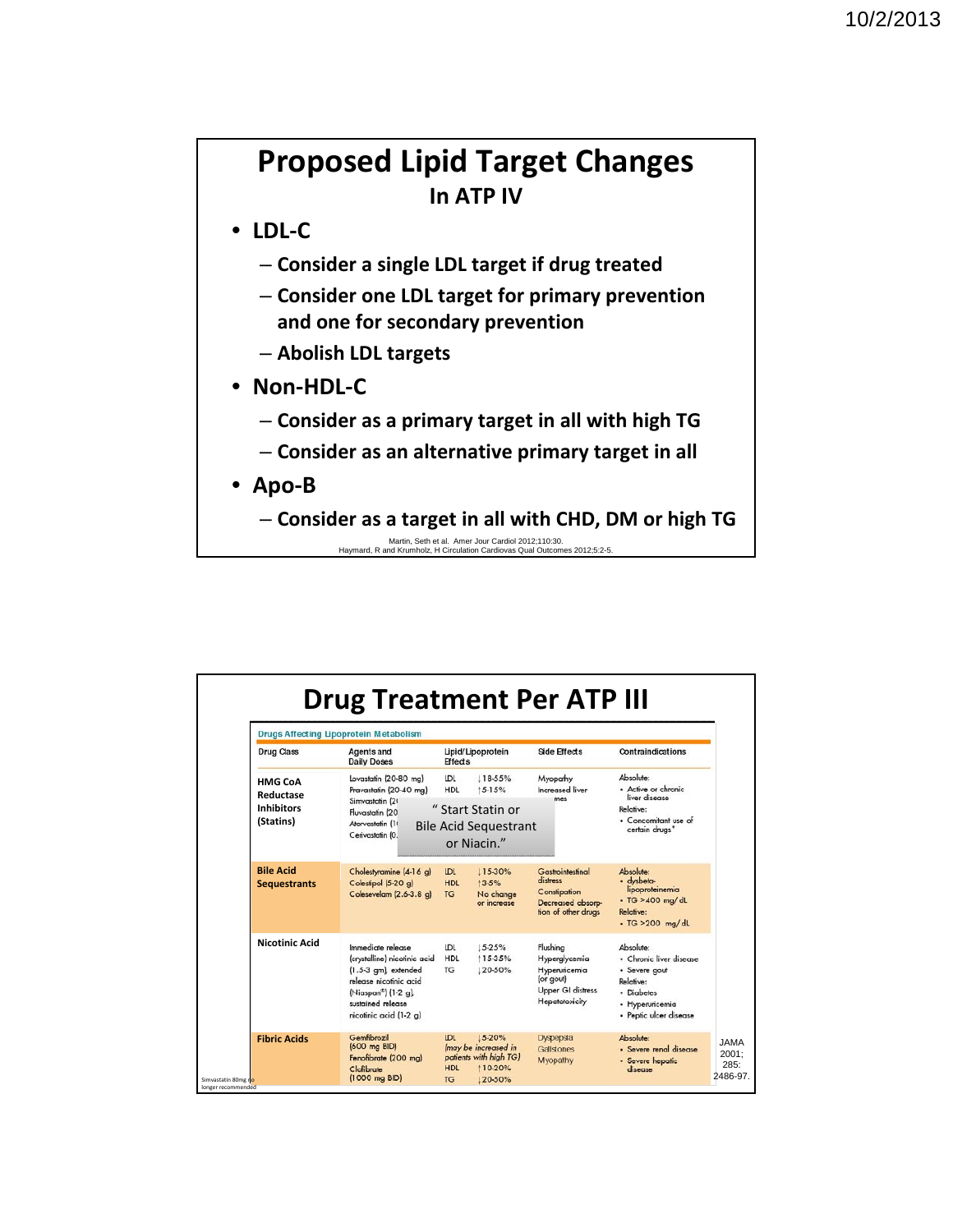## **Anticipated Drug Treatment Changes**

**In ATP IV**

- **Prioritize statins over all other drugs**
- **Use potent statins at tailored doses**
- **For statin intolerant patients**
	- **Change to different statin**
	- **Reduce daily statin dose**
	- **Use alternate day dosing**
- **For LDL > desired on maximum statin** 
	- **Add on Ezetimibe or BAS**
- **For High TG**
	- **Titrate statin OR add on other agents**
- **Individualize follow‐up lab testing**